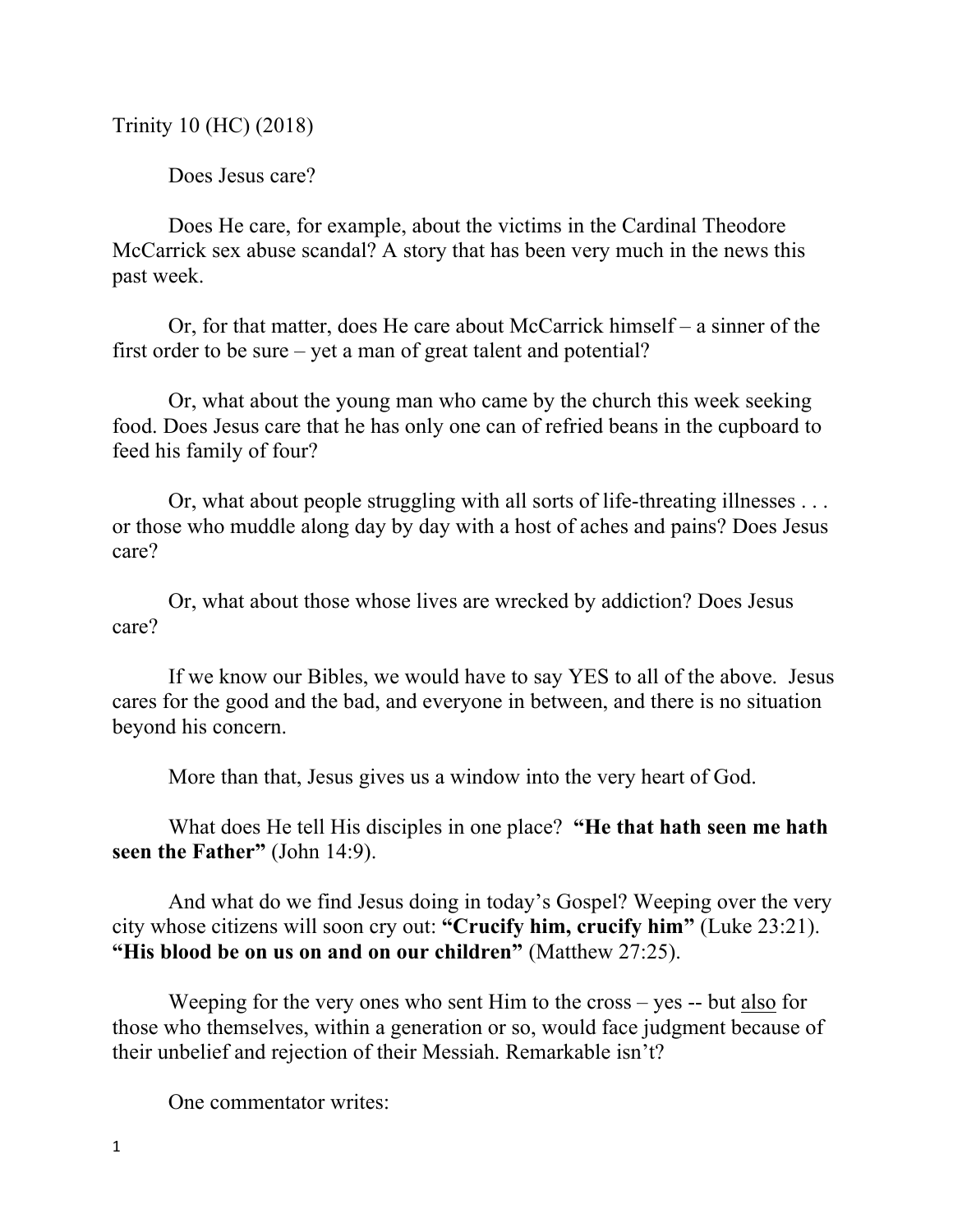## **"Jesus shows us the heart of God, how even when judgment must be pronounced, it is never done with glee. There is weeping in the heart of God even when His judgment is perfectly just and righteous."**

No doubt this is still true today . . . let's say even with that Roman Catholic Cardinal of whom I have just spoken. God weeps.

Judgment – both temporal and divine – is coming, but the God we meet in Jesus does not gloat over it.

'Hell', either literal or metaphorical, they will get, but that is not His desire.

Today's Gospel tells us as much. Here we find Jesus entering the Holy City for what will be His last Passover.

Chronologically speaking, it's Palm Sunday.

Apparently, as you make your way from Jericho to Jerusalem you arrive at point where you get a panoramic view of the city.

There is a place like that as you head into Atlanta from the west on Interstate 20. You crest a hill, and all of a sudden there she is in all her splendour.

Well, Jesus and the disciples had arrived at just such a spot, and Jesus broke down and began to weep.

Why do you suppose He did anything so extraordinary? Well, the passage does not leave us in any doubt.

Here was the city whose very name meant "peace." Yet, there was no peace within her walls or in her future.

The Prince of Peace was coming to make one final appeal. But the majority – as Jesus seemed to know in advance -- would follow their leaders in rejecting that appeal.

Instead, they were bent on following a different path: the path of insurrection and revolution.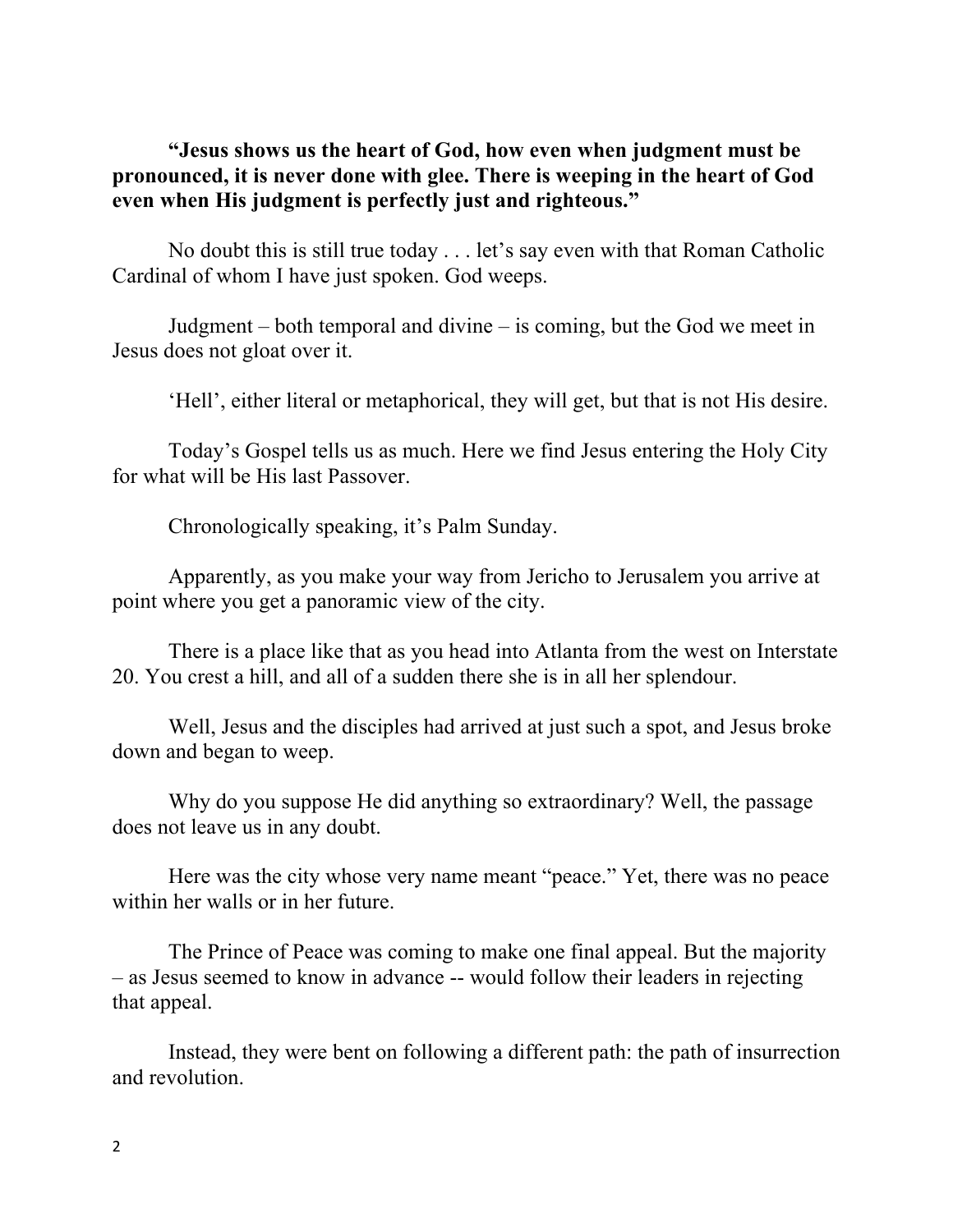Jesus knew only too well where that path would lead: death and destruction.

And, it all came true in A.D. 70. First, came the Roman army, then a siege around the city and finally the levelling of the city . . . wall, Temple and all.

The great Jewish historian Josephus gives us a graphic account:

**"All hope of escaping was now cut off from the Jews, together with their liberty of going out of the city.** 

**"Then did the famine widen its progress, and devour the people by whole houses and families; the upper rooms of women and infants that were dying by famine, and the lanes of the city were full of the dead bodies of the aged; the children also, and the young men wandered about the market places like shadows, all swelled with the famine, and fell down dead wheresoever their misery seized them.**

**"For a time the dead were buried; but afterwards, when they could not do that, they had them cast down from the wall into the valleys beneath.** 

**"When Titus [the Roman general in charge] saw these valleys full of dead bodies . . . he gave a groan, and spreading out his hands to heaven, called God to witness this was not his doing." ///**

Even this pagan general seems to have sensed that what he saw was a visitation from above . . . a visitation of judgment.

This is the fate Jesus saw coming upon the Holy City. This is why he wept.

Does Jesus care? Yes, he cares.

He weeps because they did not know the time of their visitation. Peace, salvation, was in their grasp, but they would not take it.

By the way, "visitation" is used in two ways in the Bible. At times, it is used in connection with **God coming with blessings**. At others, with **God coming in judgment**.

The latter – God coming in judgment -- seems to work is like this: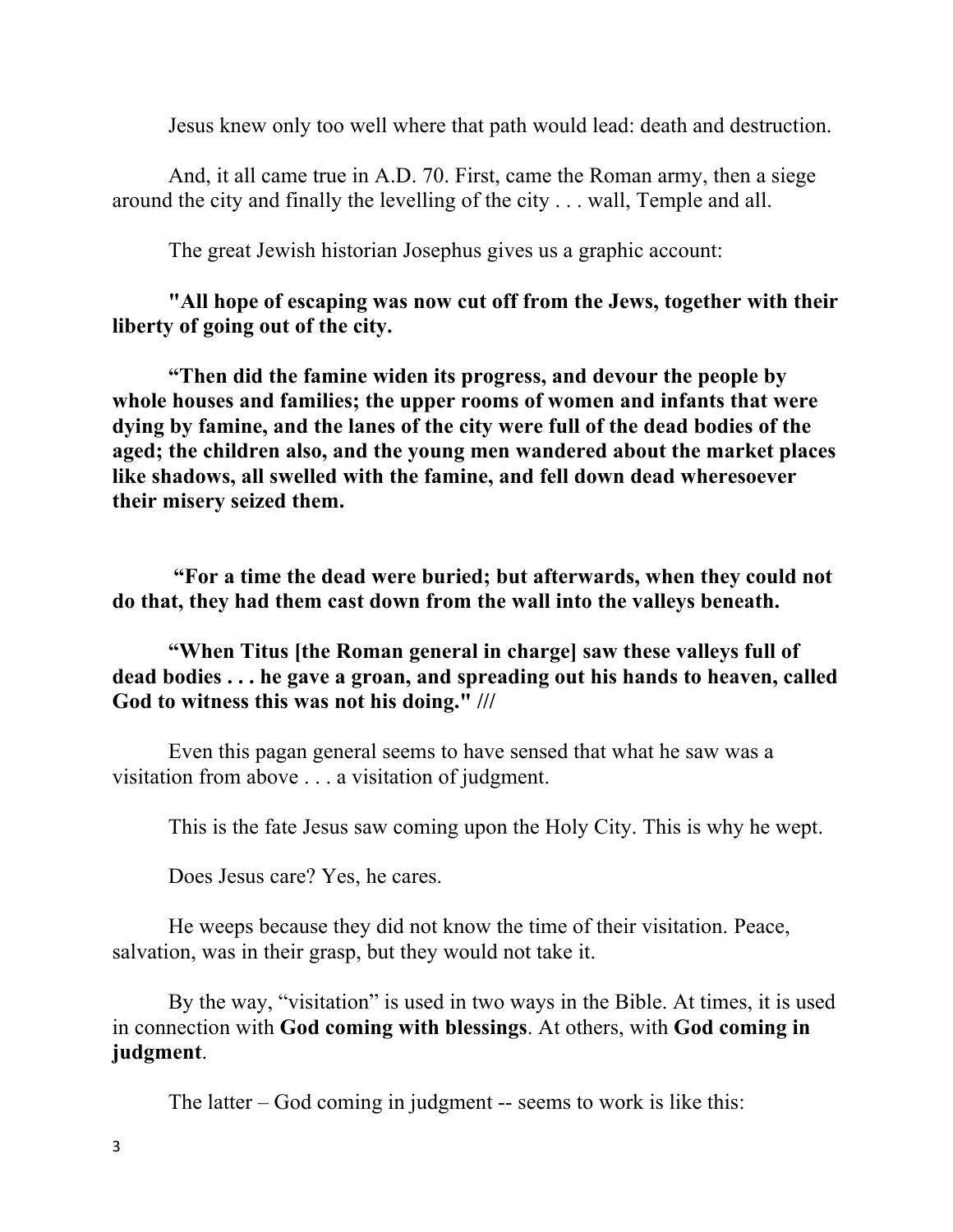First, people close their eyes to the light God gives them, and, then, if they persist, God closes them. In other words, God confirms their decision.

A case in point is what happened with Pharaoh in the Old Testament. After being presented with signs from on high at the hand of Moses, first we are told *he* hardened his heart. But, as the narrative moves along, we are told, *God* hardened his heart.

Which was it? Both. Human rejection leads to divine confirmation.

The same principle is found in Romans 1. Here, Paul writes:

## **"And even as they did not like to retain God in their knowledge, God gave them over to a reprobate mind, to do those things which are not convenient."**

They closed their eyes, and God closed them.

This was what happened with Jerusalem First, God visited with blessing. The Prince of Peace entered, but the people of that city would not follow His way. They rejected the light that was given them.

Hence, God visited them a second time: this time in judgment in A.D. 70.

So, in today's Gospel, we find words of great comfort and encouragement as well as a solemn and fearful warning.

The tears of Jesus are real. He cares. But so is the judgment that awaits those who refused to follow His way of peace. But allow me to end on a positive note:

No matter where you find yourself in life, no matter how dark the night . . . no matter how fierce the storm . . . no matter how far you have strayed . . . Somebody loves you . . . Somebody stand ready to welcome and encourage . . . Somebody cares. That Somebody is Jesus.

Perhaps Frank E. Graeff, a Methodist minister and hymnwriter said it best, and with these words I close: